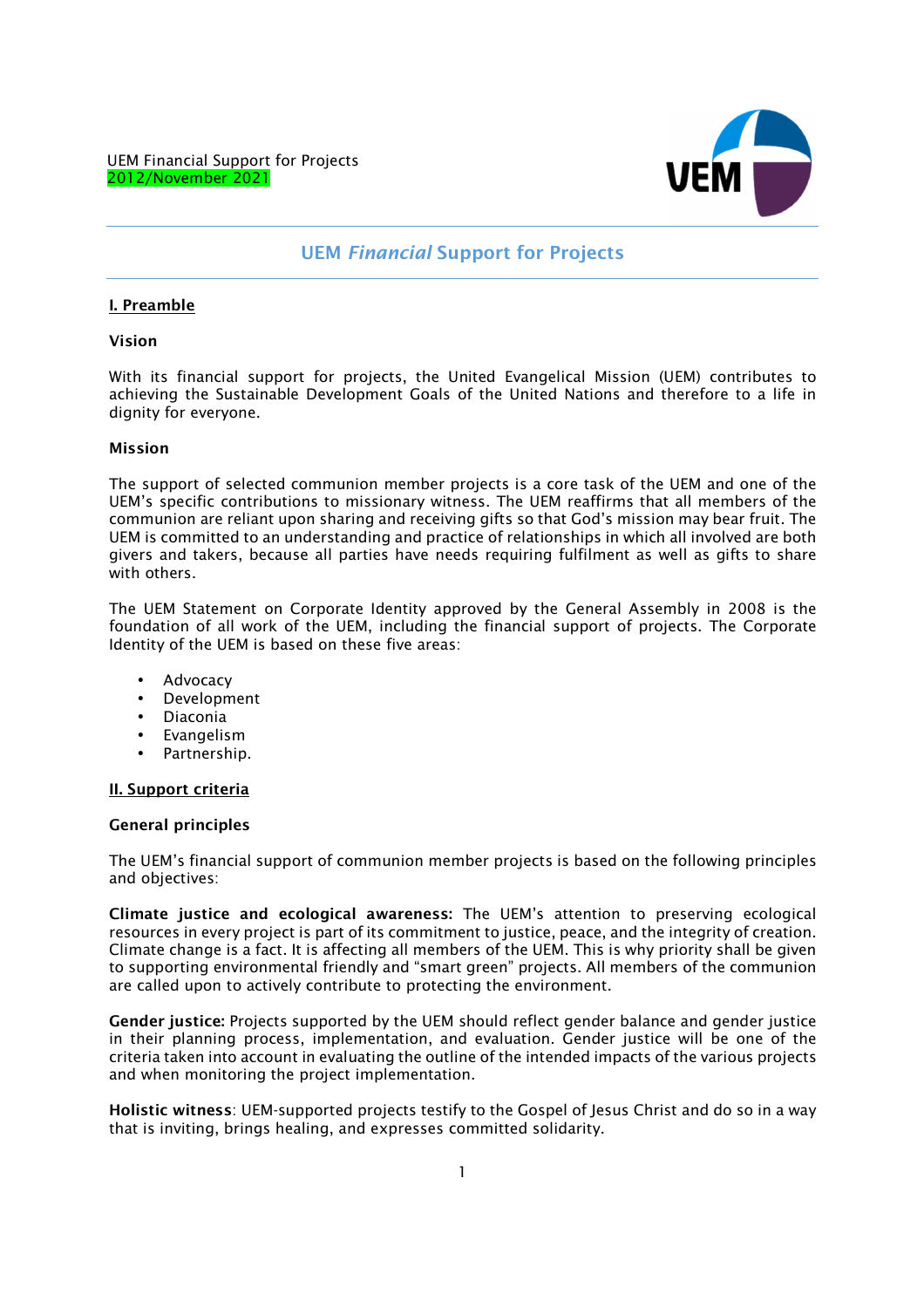

**Increased competences:** *A general objective of UEM project support is to strengthen and expand the theological, missionary, and diaconal competences and infrastructure of the churches in the UEM communion. In order to achieve this goal, the UEM also promotes and pursues capacity development in the area of project management and church leadership. The UEM wants to support agents of change who are helping to realize the vision of a life in dignity for all.* 

**Local culture and resources:** *The UEM respects the cultures and beliefs of the population in each project region. Member churches and partners shall utilize their own resources and competences in solving problems and in promoting the spiritual, social, and economic development of these populations.* 

**Networking:** *The UEM encourages and supports the interlinking of projects addressing the same work areas within the UEM communion. The UEM supports the networking of projects with other churches, religious communities, project partners, and non-governmental organizations (NGOs) in the same area of activity, but project proposals must always be presented by an UEM member.* 

**Overcoming discrimination and racism:** *Wherever possible, supported projects shall involve all people within their beneficiary groups, regardless of religion, confession, gender, age, ethnic origins, or minority status. The UEM stands against discrimination and racism.* 

**Participation and empowerment:** *The UEM fosters the self-reliance of people by strengthening and enabling them to work on questions and develop problem solutions in their own living situations from their own resources.* 

**Prevention of sexual harassment:** *The UEM opposes any form of sexual harassment in any context whatsoever. The Code of Conduct against Sexual Harassment shall be adhered to throughout the implementation of all projects.* 

**Sustainability:** *An important goal of the UEM project support is to ensure each project's effectiveness over the long term, meaning that the project results are embedded within the dayto-day life of the target groups even after the project has ended. The empowerment achieved is also to be transferred to other areas of life. The UEM adheres to the Sustainable Development Goals (SDGs) and uses them as a reference in evaluating project effectiveness.* 

**Transparency and combating corruption:** *The UEM opposes any form of corruption. Corruption destroys the foundation of our communion and endangers the success of projects. The UEM Code of Conduct against Corruption and for Transparency is therefore binding on all areas of project support.* 

# **Sustainable Development Goals (SDGs)**

*The UEM encourages its members to have their projects contribute to achieving the Sustainable Development Goals (SDGs) of the United Nations.* 

*In the context of the UEM, the following goals have been identified as corresponding to the UEM support and activities:*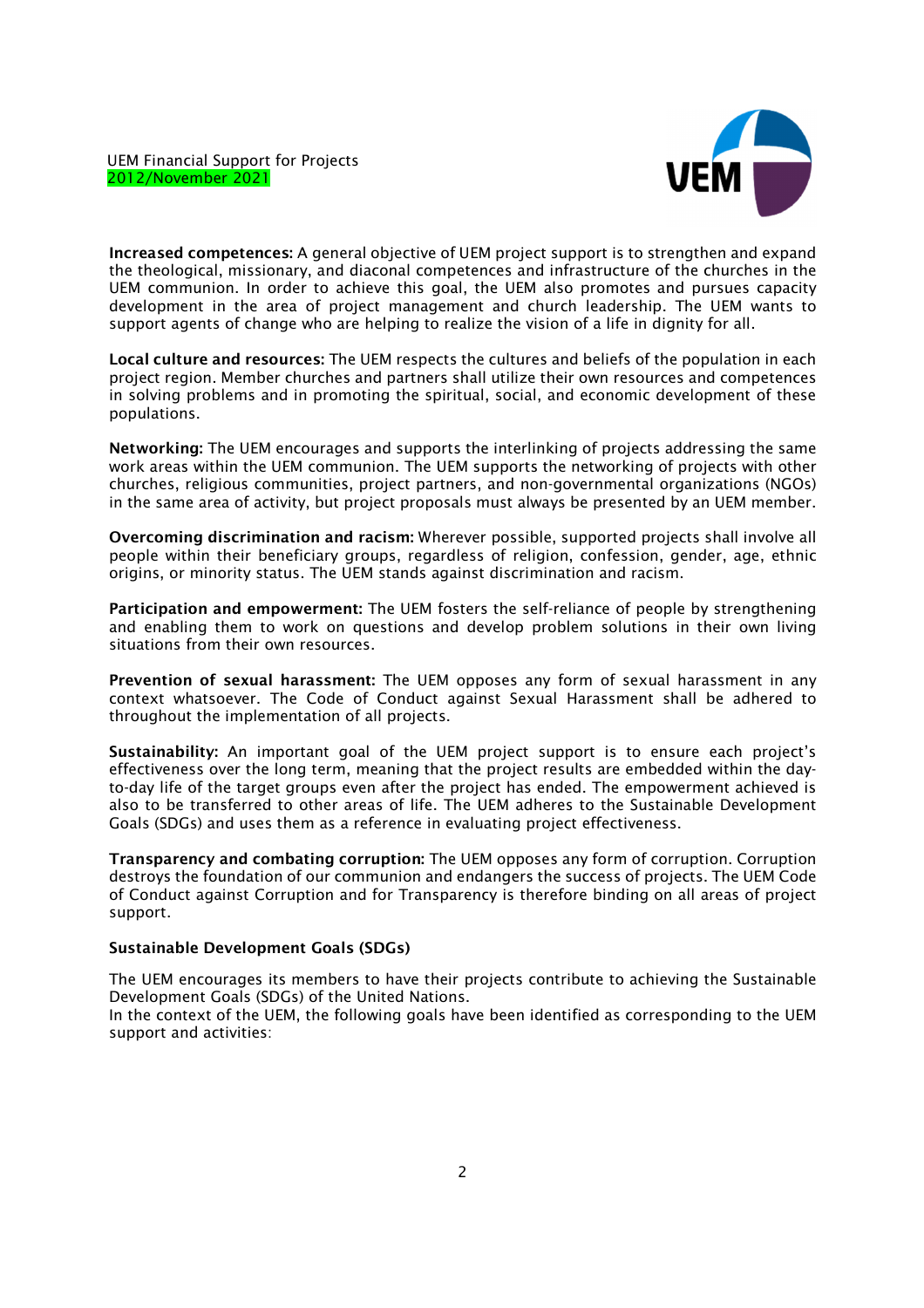

| No.             | <b>Sustainable Development Goal (SDG)</b><br>https://sdgs.un.org/ | Icon                                                             |
|-----------------|-------------------------------------------------------------------|------------------------------------------------------------------|
| 1               | No Poverty                                                        | 1 <sup>NO</sup><br>1 POVERTY                                     |
| 2               | Zero Hunger                                                       | 2 <b>HUNGER</b>                                                  |
| 3               | Good Health and Well-Being                                        | <b>GOOD HEALTH<br/>AND WELL-BEING</b><br>3                       |
| 4               | <b>Quality Education</b>                                          | 4 QUALITY                                                        |
| 5               | <b>Gender Equality</b>                                            | GENDER<br>EQUALITY<br>5                                          |
| $6\phantom{1}6$ | <b>Clean Water and Sanitation</b>                                 | <b>CLEAN WATER</b><br>AND SANITATION<br>6                        |
| 13              | <b>Climate Action</b>                                             | 13 GLIMATE                                                       |
| 15              | Life on Land                                                      | <b>15 UPE</b> ON LAND                                            |
| 16              | Peace, Justice and Strong Institutions                            | <b>PEACE, JUSTICE</b><br>16<br><b>AND STRONG</b><br>INSTITUTIONS |
| 17              | <b>Partnerships for the Goals</b>                                 | <b>PARTNERSHIPS</b><br>1<br><b>FOR THE GOALS</b>                 |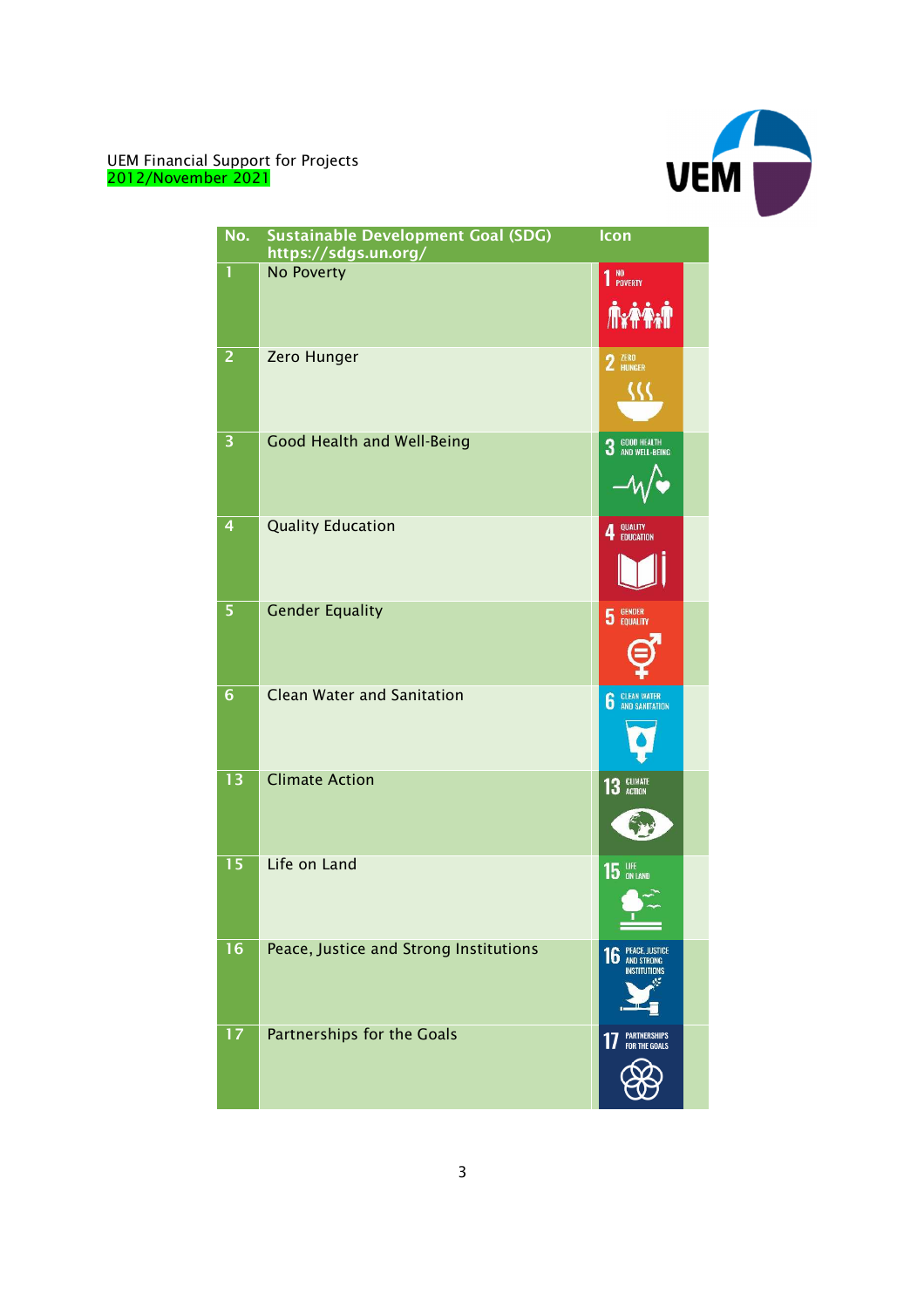

### **Eligible areas for activities**

*The UEM project support is concentrated on the following thematic areas that represent and reflect the Corporate Identity (CI) Areas of the UEM:* 

### **Promotion of congregational life**

*CI Areas: Evangelism, Partnership* 

- *Bible work, Bible translation*
- *Encounters*
- *Interreligious dialogue*
- *Music, culture, art*
- *Sunday school work*
- *Roof construction and roof maintenance on church buildings*
- *Unity and reconciliation in church and society*
- *Workshops and trainings for pastors, evangelists, and lay people*
- *Youth work*
- *…*

### **Encouraging self-help**

#### *CI Area: Development*

- *Literacy*
- *Animal husbandry*
- *Clean energy: solar energy, etc.*
- *Environmental protection projects, sustainability*
- *Microfinance schemes*
- *Rural development*
- *Water projects: WASH Water Sanitation Hygiene*
- 

## **Training youth**  *CI Areas: Development, Partnership*

- *Culture*
- *Education from preschool to university*
- *Encounters*
- *Combating abuse, human trafficking, child soldiers*
- *Projects for street children*
- *Support of education sites*
- *…*

### **Defending human rights**

*CI Area: Advocacy* 

- *Ecological awareness*
- *Emergency aid; WASH Water Sanitation Hygiene*
- *Fair trade*
- *Combating abuse, human trafficking, …*
- *Human rights of indigenous peoples*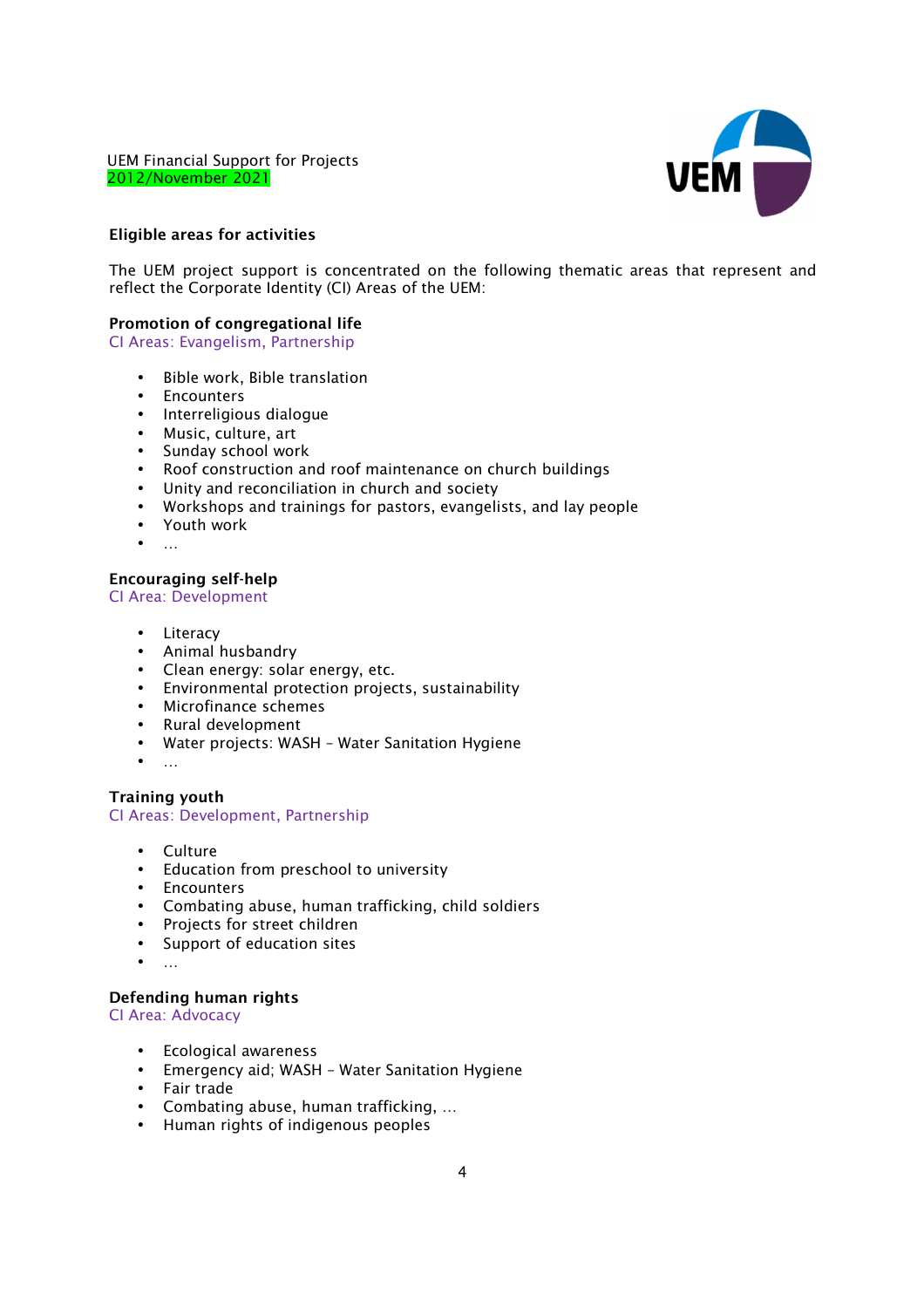

- *Projects combating extremism and violence*
- *Projects combating land grabbing*
- *…*

### **Care for the sick**

*CI Area: Diaconia* 

- *Awareness campaigns*
- *Clinical pastoral education*
- *HIV/AIDS work*
- *Support in facing epidemics and pandemics*
- *Support of medical facilities: hospitals, dispensaries, etc.*
- *Trainings for medical staff*
- *…*

# **Supporting the disadvantaged**

*CI Area: Diaconia* 

- *Elder care*
- *Soup kitchens*
- *Funds to centres for the disadvantaged and marginalized*
- *…*

# **Emergency aid**

### *CI Area: Diaconia, Advocacy*

*When emergencies like wars, epidemics, or natural disasters occur, the UEM will give priority to project applications addressing these urgent needs and will invite the whole communion to contribute to funding the responses planned.* 

# **The UEM model for financial project support:**

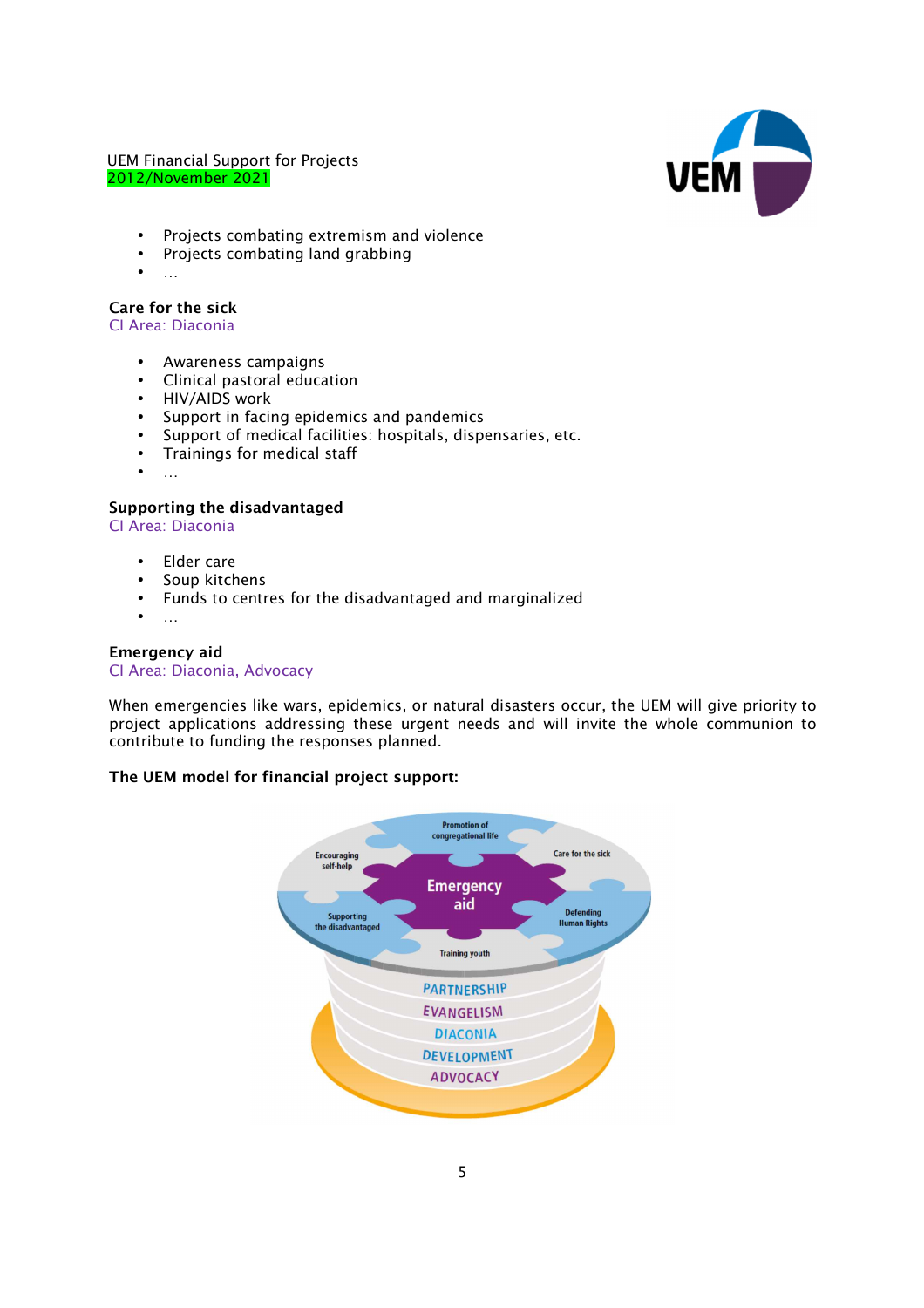

### **III. Standards and processes in project support**

### **Basic principles**

*Mutual responsibility and transparency, along with mutual learning and action, form the foundation of project cooperation within the UEM. The standards and procedures set out here contribute to:* 

- *Competent selection, guidance, and support of projects.*
- *Thematic exchange and networking, making possible the realization of common witness in practical fields.*
- *Professional and sustainable management of projects.*
- *Joint planning of supporting measures such as consultancies or capacity development.*
- *Accountability to the UEM communion and to donors.*

### **Application procedure**

*Any member of the UEM can apply for project support through the relevant UEM department/team or the* Service Team for Projects. *Use of the "Project Application Form – UEM Financial Support for Projects" is recommended.* 

*Applications from institutions, departments, church groups, or congregations, as well as other organizations, require the consent of the respective UEM member.* 

*If the project budget exceeds the equivalent of 5,000 euros, the UEM department/team responsible or the* Service Team for Projects *will submit the project application to the UEM Project Committee, which usually meets once per month.* 

*It is expected that the applicant will provide their own additional contribution to the project. In order to ensure transparency in line with the UEM Code of Conduct against Corruption and for Transparency, project contributions from additional donors must be listed and explained.* 

*Salary costs can only be paid for special, project-related reasons and only for a limited period.* 

*The UEM Guidelines for Sustainable Construction apply in cases of the planned construction or renovation of buildings.* 

### **Project management – Planning, Monitoring, Evaluation, Accountability, Learning (PMEAL)**

*Regarding the Planning, Monitoring, Evaluation, Accountability, Learning (PMEAL) process, the UEM supports the implementing church/institution where appropriate through training measures, temporary deployments of experts, and/or other means based on the respective application.* 

*The UEM members or the institutions within the communion are generally responsible for project implementation, accounting, and reporting.* 

*Project funds shall be transferred to a separate project account where possible. To ensure transparency and accountability, the UEM will inform the following parties about project funding, and additional parties where indicated:*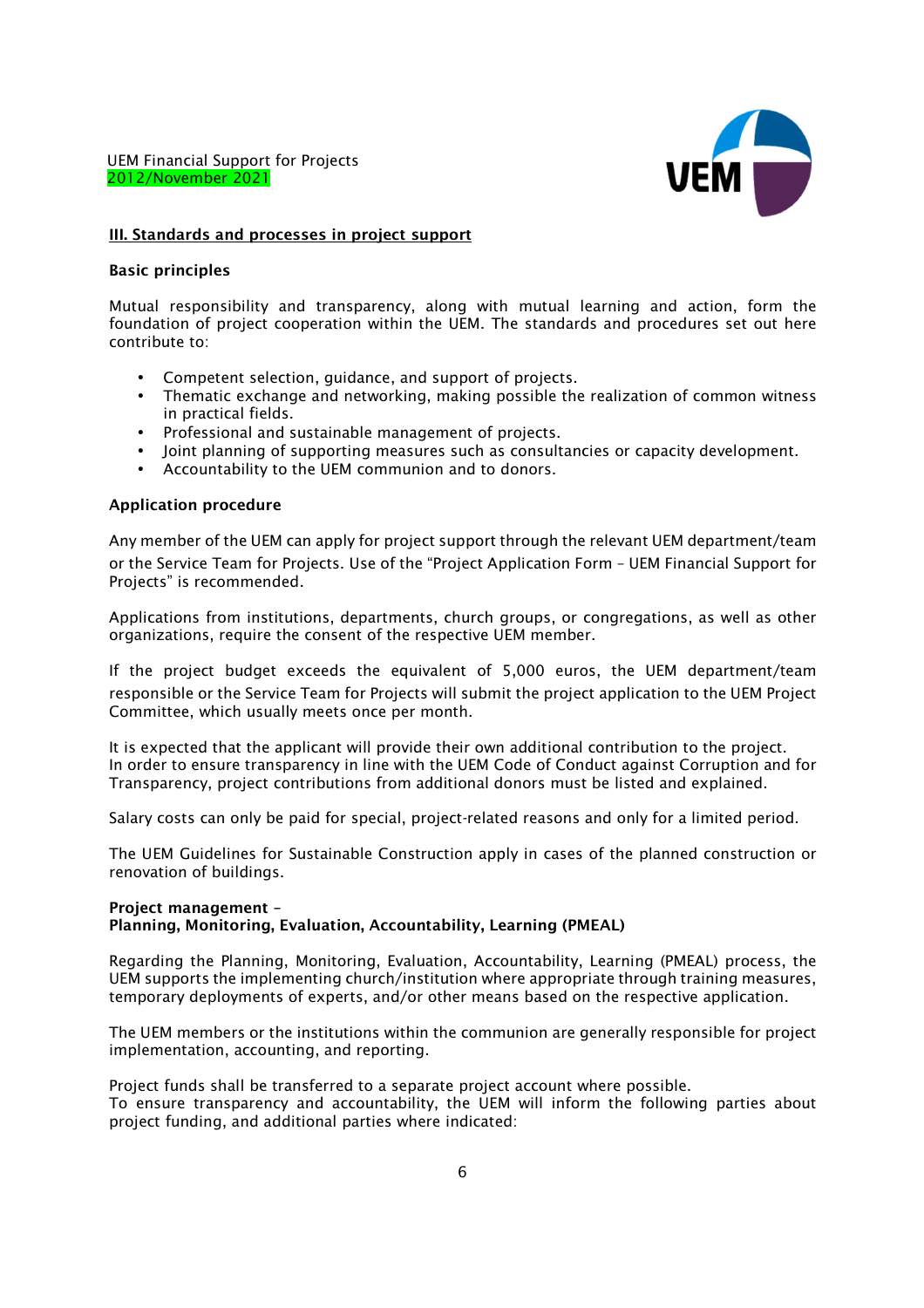

- *Church President/Bishop/Moderator, as applicable, and his/her deputies/deans*
- *General Secretary/Administrator*
- *Treasurer*
- *Project Officer and all persons in charge of the project.*

*Unless otherwise agreed, applicants shall submit a report to the respective UEM department/team or the* Service Team for Projects *ninety days after implementation. Use of the "Project Reporting Form – UEM Financial Support for Projects" is recommended. Reports shall focus on the impact of the project on the target group. The member receiving funds shall keep track of all receipts for the usage of the funds and provide them upon request. External audits (financial and organizational) can be agreed upon separately.* 

*Project holders are requested to provide specific case studies and stories to the UEM for fundraising purposes, as well as photographs, videos, and other media that illustrate the project.* 

*The UEM* Service Team for Projects *is in charge of project monitoring. The UEM staff will visit funded projects whenever possible and feasible.* 



# **The UEM Project Support Cycle**

# **Funding sources // Accountability**

*The UEM funds its projects through member contributions, as well as through revenue from donations and investments. The UEM has a great responsibility, especially towards its donors and*